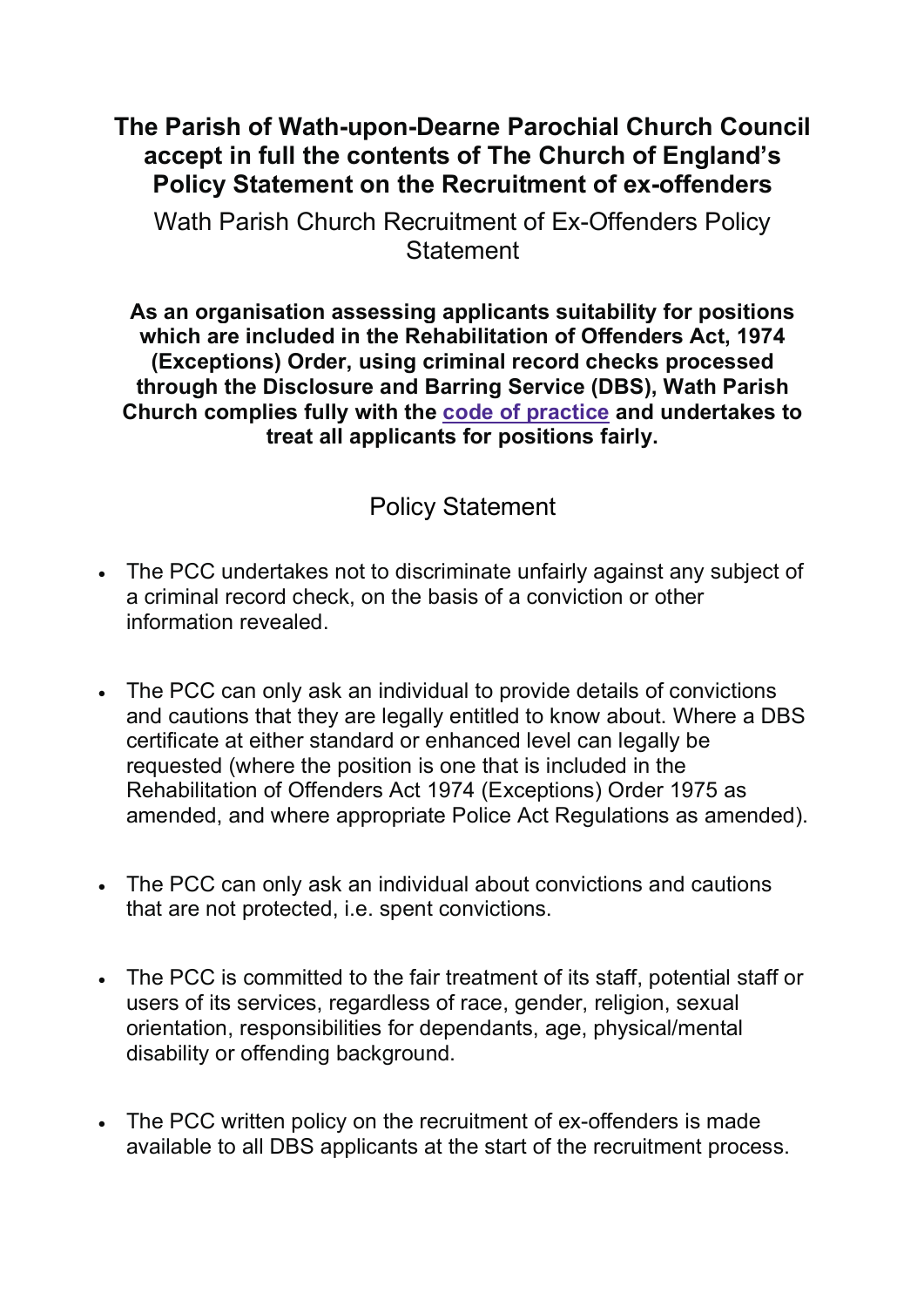- The PCC actively promotes equality of opportunity for all with the right mix of talent, skills and potential and welcomes applications from a wide range of candidates, including those with criminal records.
- The PCC selects all candidates for interview based on their skills, qualifications and experience.
- An application for a criminal record check is only submitted to DBS, after a thorough risk assessment has indicated that one is both proportionate and relevant to the position concerned. For those positions where a criminal record check is identified as necessary, all application forms, job adverts and recruitment briefs will contain a statement that an application for a DBS certificate will be submitted in the event of the individual being offered the position.
- The PCC ensures that all those in the Wath Parish Church, who are involved in the recruitment process, have been suitably trained to identify and assess the relevance and circumstances of offences. This includes appropriate guidance and training in the relevant legislation relating to the employment of ex-offenders, for example: The Rehabilitation of Offenders Act,1974.
- The PCC at interview, or in a separate discussion, ensures that an open and measured discussion takes place on the subject of any offences or other matter that might be relevant to the position. Failure to reveal information that is directly relevant to the position sought, could lead to withdrawal of an offer of employment.
- The PCC makes every subject of a criminal record check submitted to DBS aware of the existence of the code of practice and makes a copy available on request.
- The PCC undertakes to discuss any matter revealed on a DBS certificate with the individual seeking the position, before withdrawing a conditional offer of employment.